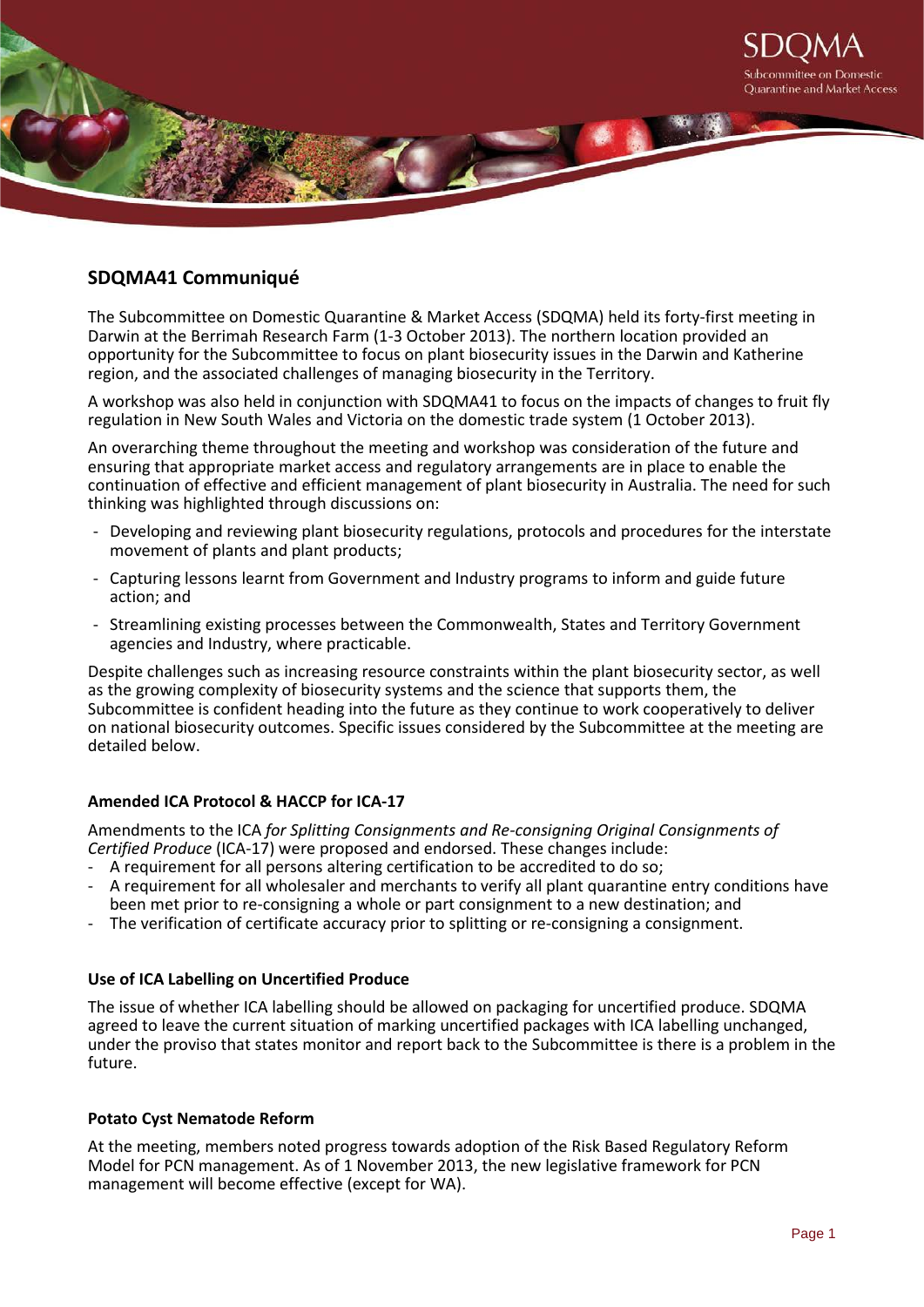

# **Presentation – BioSecure HACCP**

The Nursery and Garden Industry Australia (NGIA) were invited by the Subcommittee to present on the BioSecure HACCP pilot trial that is now being run between nurseries in Queensland and Victoria. BioSecure HACCP could potentially provide an alternative approach to certification to enable market access through the recognition of Industry knowledge and best practice as an effective means treatment against regulated pests and diseases. The trial will run for six months, from October 2013 to April 2014, and subject to its successful completion, the system may be adopted across Australia. Prior to determining this, the Subcommittee will visit a BioSecure HACCP accredited nursery in Queensland during the next meeting of SDQMA (scheduled for April 2014), to view the system in operation.

Heading into the future, the Subcommittee expressed support for more Industry-run initiatives, like BioSecure HACCP.

#### **Presentation – Banana Freckle Emergency Response**

With one of the Subcommittee's focuses for the meeting being on biosecurity in the Northern Territory, a presentation was provided to members on the Banana Freckle emergency response currently being undertaken by the Territory. The presentation provided an overview of the operational phase for eradication.

### **Presentation & Field Exercise – Fruit Flies, Mangoes & Market Access**

A presentation was also provided on research to develop alternatives to chemical disinfestation for fruit flies, for mango market access from the Katherine region. Results from this study will assist in demonstrating the impact of interventions to suppress fruit fly populations in and around mango orchards, as part of a systems approach.

SDQMA face-to-face meetings provide an invaluable opportunity to increase communication between government agencies and with industry, create interstate contacts and undertake field activities to view the operational aspects of issues, systems and sites discussed and managed by the Subcommittee and its Working Groups. With the meeting in Darwin, the Subcommittee took the opportunity to visit a Northern Territory mango packing shed, to complement the presentation. The focus of the field exercise was on gaining a greater understanding of the complexity of Industry processes to support market access and the range of steps taken to meet interstate regulatory requirements.

### **Presentation – NSW Soil Testing**

NSW gave a presentation on a new method for collecting soil that could potentially be used for PCN laboratory testing. This method is designed to be less labour intensive than the current soil coring method used, by collecting soil in the harvester as potatoes are being dug up. SDQMA are currently investigating whether this method could provide equivalence to the 10x10 VICSPA soil coring method.

#### **Member, Observer and Working Group Reports**

Each Member, Observer and Working Group Chair was invited to provide the Subcommittee with an overview of the activities that had been undertaken since the previous meeting. These reports were well received, with members appreciating the opportunity to discuss the activities of each agency.